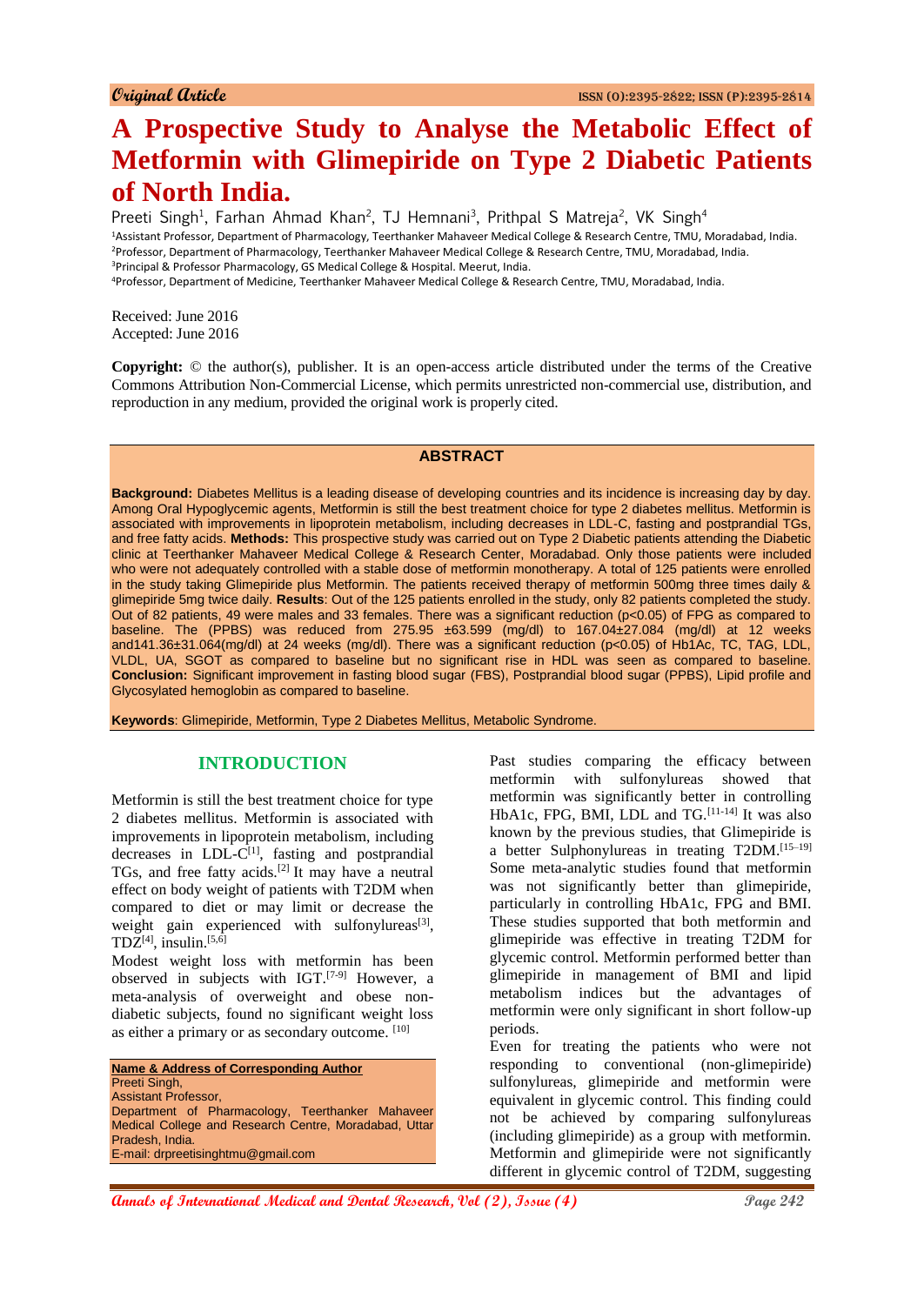## **Singh et al; Metabolic Effect of Metformin with Glimepiride on Type 2 Diabetic**

that glimepiride would be a good choice second to metformin in the monotherapy of T2DM.

The previous studies revealed that glimepiride plus metformin combination significantly reduced the glycosylated postprandial glucose level and serum cholesterol level during the course of treatment.

Nathan et al<sup>[20]</sup> reported that the expected percentage decrease in HbA1c levels is 1.0% to 2.0% with metformin monotherapy, 1.0% to 2.0% with sulfonylureas (SUs), 0.5% to 1.0% with glinides,  $0.5\%$  to  $0.8\%$  with  $\alpha$ -glucosidase inhibitors  $(\alpha$ -GI),  $0.5\%$  to 1.4% with Thiazolidinediones (TZD) and 0.5% to 0.8% with DPP-4 inhibitors. Monotherapy with metformin or SU exhibits a stronger reduction of HbA1c levels than a DPP-4 inhibitor alone. However, metformin is associated with side effects such as GI symptoms and is contraindicated in patients with renal insufficiency. The major side effects of SUs are hypoglycemia and weight gain. In patients receiving treatment with SUs, the incidence of hypoglycemic episodes has been reported to be  $17.6\%$  per year.<sup>[21]</sup> Side effects appear to be more frequently seen with metformin or SUs than with Sitagliptin

# **MATERIALS AND METHODS**

This study was carried out at Teerthanker Mahaveer Medical College & Research Center, Moradabad for the consecutive newly diagnosed diabetic patients  $> 40$  (40-70) years of age attending the Diabetic clinic and diagnosed with Type 2 diabetes using the standard diagnostic criteria in effect at the inception of the study. In this prospective study, patients were included with a history of T2DM not adequately controlled with a stable dose of metformin monotherapy. A total of 125 patients were enrolled in the study taking Glimepiride plus Metformin. The patients received therapy of metformin 500mg three times daily & glimepiride 5mg twice daily.

Diagnosis of Diabetes: Diagnosis of the patients suffering from type 2 diabetes mellitus was made on the basis of clinical assessment and diagnostic tests as per the ADA Guidelines. According to ADA, the fasting plasma glucose (FPG), 2 hours post meal blood glucose, random blood sugar is reliable and convenient test to identity diabetes in asymptomatic subjects.

Parameters measured: The patients were advised follow up at 12 weeks and 24 weeks. At each visit patients were evaluated for glycemic parameters and biochemical parameters. The glycemic parameters included analysis of Fasting plasma glucose, post prandial plasma glucose and glycosylated hemoglobin. The biochemical analysis included lipid profile – total cholesterol, serum triagylcerides level, low-density lipoproteincholesterol (LDL-C), high-density lipoprotinprotein and very low density lipoprotein estimation. The safety analysis was performed by measuring serum creatinine, serum uric acid level, SGOT and SGPT level at 12 weeks and 24 weeks. The follow up of those patients continued for six months and blood samples for various estimation withdrawn at base line 3 month and 6 months of the study.

Statistical Analysis: Data was analysed using SPSS version 17.

## **RESULTS**

Out of the 125 patients enrolled in our study, only 82 patients completed the study [Table 1]. Out of 82 patients 49 were males and 33 were females. Mean age of group is  $56.13 \pm 12.47$  years, Mean weight was 71.18±10.99 Kilogram (Kg), Mean Fasting blood sugar (FBS) was found to be 70.83±9.82 (mg/dl), Mean Postprandial blood sugar (PPBS) was 275.95±63.60 (mg/dl), Mean Total cholesterol (TC) was 204.09±40.25 (mg/dl), Mean Triglyceride (TG) is167.87±58.42 (mg/dl), Mean Low Density Protein (LDL) is 124.06±33.70 (mg/dl). Mean Very Low Density Protein (VLDL) was 138.14±44.63 (mg/dl), mean HDL is 48.25±9.69 (mg/dl) mean UA was 4.29±1.06  $(mg/dl)$ , mean SC is  $0.89\pm0.23$  (mg/dl), mean SGOT is  $37.25 \pm 6.99$  (IU/L) and mean SGPT is 40.98±14.50 (IU/L) [Table 1].

There was a significant reduction  $(p<0.05)$  of FPG as compared to baseline. The (PPBS) was reduced from 275.95  $\pm 63.599$  (mg/dl) to 167.04 $\pm 27.084$ (mg/dl) at 12 weeks and141.36±31.064 (mg/dl) at 24 weeks (mg/dl) [Table 1].

There was a significant reduction  $(p<0.05)$  found in cases of Hb1Ac, TC, TAG, LDL, VLDL, UA, SGOT as compared to baseline but there was no significant rise in HDL as compared to baseline.

## **DISCUSSION**

T2DM is a chronic metabolic disorder & has high prevalence in India. T2DM is characterized by a long asymptomatic period of hyperglycemia and many individuals with T2DM have complications even at the time of diagnosis. Hyperglycemia is associated with number of microvascular and macrovascular complications, which are significant cause of morbidity & mortality among diabetes subjects.

This study was undertaken to assess the differential effect on glucose and lipid parameters of glimepiride plus metformin in patients suffering from type 2 diabetes and metabolic syndrome. Our study found that there was significant improvement in fasting plasma glucose, Postprandial blood glucose, cholesterol profile, and HbA1c at 12 weeks and 24 weeks as compared to baseline. At 12 weeks' significant improvement was observed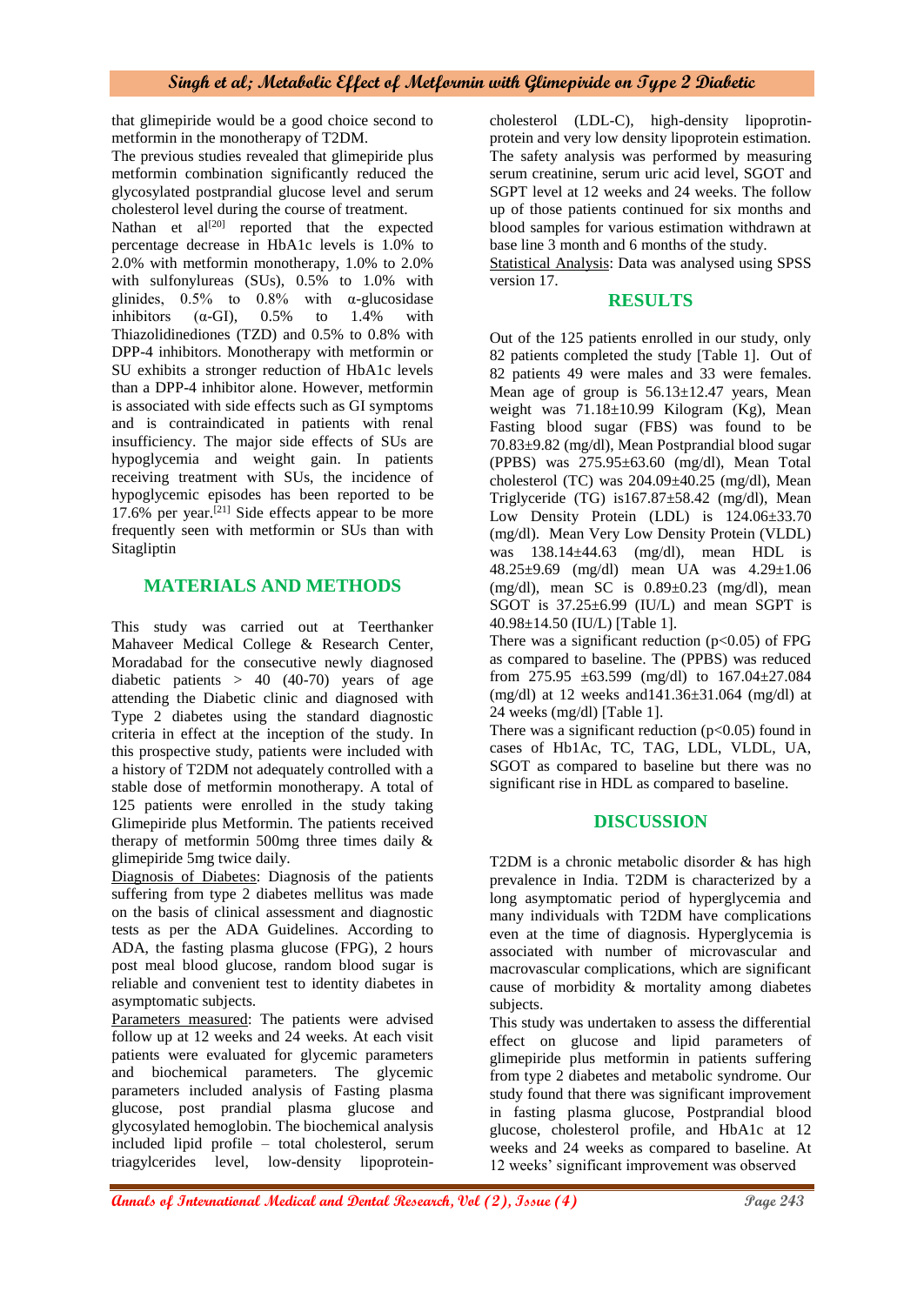# **Singh et al; Metabolic Effect of Metformin with Glimepiride on Type 2 Diabetic**

| S.N<br><b>Parameters</b>                   |                                    | <b>Baseline</b>    | 12 Weeks                 | 24 Weeks                 |
|--------------------------------------------|------------------------------------|--------------------|--------------------------|--------------------------|
|                                            |                                    | $(Mean \pm SD)$    |                          |                          |
| 1<br>Age (years)                           |                                    | $56.13 \pm 12.47$  | $\overline{\phantom{a}}$ | $\sim$                   |
|                                            |                                    |                    |                          |                          |
| 2<br>Weight(Kilogram)                      |                                    | 71.18±10.99        | $\blacksquare$           | $\overline{\phantom{a}}$ |
|                                            |                                    |                    |                          |                          |
| 3<br>$\overline{4}$                        | Fasting Blood Sugar (FBS (mg/dl)   | 185.07±49.04       | $116.23 \pm 14.526$ **   | $107.09 \pm 18.747*$     |
| Postprandial Blood Sugar (PPBS)<br>(mg/dl) |                                    | $275.95\pm 63.60$  | 167.04+27.084*           | 141.36±31.064*           |
| 5<br>(mmol/mol)                            | Glycosylated Hemoglobin (Hb1Ac)    | $8.99 \pm 1.36$    | $7.602 \pm .8103**$      | $6.741 \pm .7596*$       |
| 6                                          | Total Cholesterol (TC) (mg/dl)     | 204.09±40.25       | $168.50\pm31.184**$      | 148.45±30.669*           |
| $\overline{7}$                             | Serum Trigylcerides (TG) (mg/dl)   | $167.87 \pm 58.42$ | 139.98±38.257*           | 121.18±29.756*           |
| 8<br>(mg/dl)                               | Low Density Lipoprotein (LDL)      | $124.06 \pm 33.70$ | $98.07 + 26.517*$        | $80.95 + 29.366*$        |
| 9<br>$(VLDL)$ $(mg/dl)$                    | Very Low Density Lipoproteins      | $28.10 \pm 14.427$ | $21.96 + 9.077$ **       | $17.71 \pm 5.742*$       |
| 10<br>(mg/dl)                              | High Density Lipoprotein (HDL)     | $48.25 \pm 9.69$   | $48.50+9.519$            | 49.56±12.949             |
| 11                                         | Serum Uric Acid (UA) (mg/dl)       | $4.29 \pm 1.06$    | $4.16 \pm 0.915*$        | $4.134 \pm 0.9067$       |
| 12                                         | Serum Creatinine (SC) (mg/dl)      | $0.89 \pm 0.23$    | $0.831 \pm 0.2413$       | $0.8302 \pm 0.21519$     |
| 13<br>(IU/L)                               | Aspartate Aminotransferase (SGOT)  | $37.25 \pm 6.99$   | 34.89±6.423**            | 34.86±6.997*             |
| 14                                         | Alanine transaminase (SGPT) (IU/L) | $40.98 + 14.50$    | $37.63 \pm 9.245**$      | $37.63 \pm 9.245**$      |

after taking metformin and glimepiride in Fasting glucose level, HbA1c, Total Cholesterol (TC), Very Low Density Lipoprotein (VLDL). Both the therapies were well tolerated by the patients.

In a Similar study conducted by Likhar, et.al.<sup>[15]</sup> at 18 week, revealed that patients who were metformin alone and with inadequate glycemic control, receive glimepiride demonstrated that after 18 weeks, it had significant reduction in HbA1C. The results of our study are quite similar to this study as there was a significant decrease in glycosylated hemoglobin in glimepiride treated patients at 12 weeks but our study differs from this study as we assessed the patients for a period of 24 weeks and we also estimated the lipid parameters which were significantly better in glimepiride group at 12 weeks.

Another similar study done by Khan A et.al.<sup>[24]</sup> to compare the metabolic effects of the drugs, metformin and glimepiride showed significant favourable results in FBS, PPBS, and HbA1c at the completion of the study period. The results are quite similar to our study as our study found that both the groups had significant improvement in fasting plasma glucose, Postprandial plasma glucose, and (HbA1c) at 12 weeks and 24 weeks as compared to baseline. But improvement was better in glimepiride group at 12 weeks in our study.

A prospective, open-labeled, multicentric study over 12 weeks done in 2013 by Lister SC<sup>[8]</sup> to evaluate the efficacy and tolerability of glimepiride and metformin combination in those T2DM patients who had uncontrolled glycemic control with metformin after 12 weeks glimepiride and

metformin combination treatment showed significant improvement in HbA1c, FPG, and post prandial blood glucose as HbA1C, FPG and ,PPBG were significantly reduced from baseline value at the end of the treatment. Lipid profile is also improved in this study results of this study shows that glimepiride and metformin combination have good glycemic control and better tolerability. The results of this study is very much similar to our study as in our study HbA1c and FBS were significantly reduced at 12 weeks and lipid profile were improved but the results are dissimilar from our study in that PPBS was not significantly reduced at 12 weeks.

At the end of the study, both liver functions test and renal functions tests remained unaltered statistically and within normal clinical range. Hypoglycemia and other adverse events were numerically more in metformin and glimepiride group.

The results of this study are quite similar to our study as in our study also there was significant reduction in FPG, PPBG, HbA1C, TC, TAG, LDL, VLDL and HDL was increased from baseline value.

There are certain limitations in our study, the sample size is small, a large sample size could have given different results. The time period for enrollment of patients was only one year and patients had to be followed up for duration of 6 months so it would have not been feasible if the sample size was large.